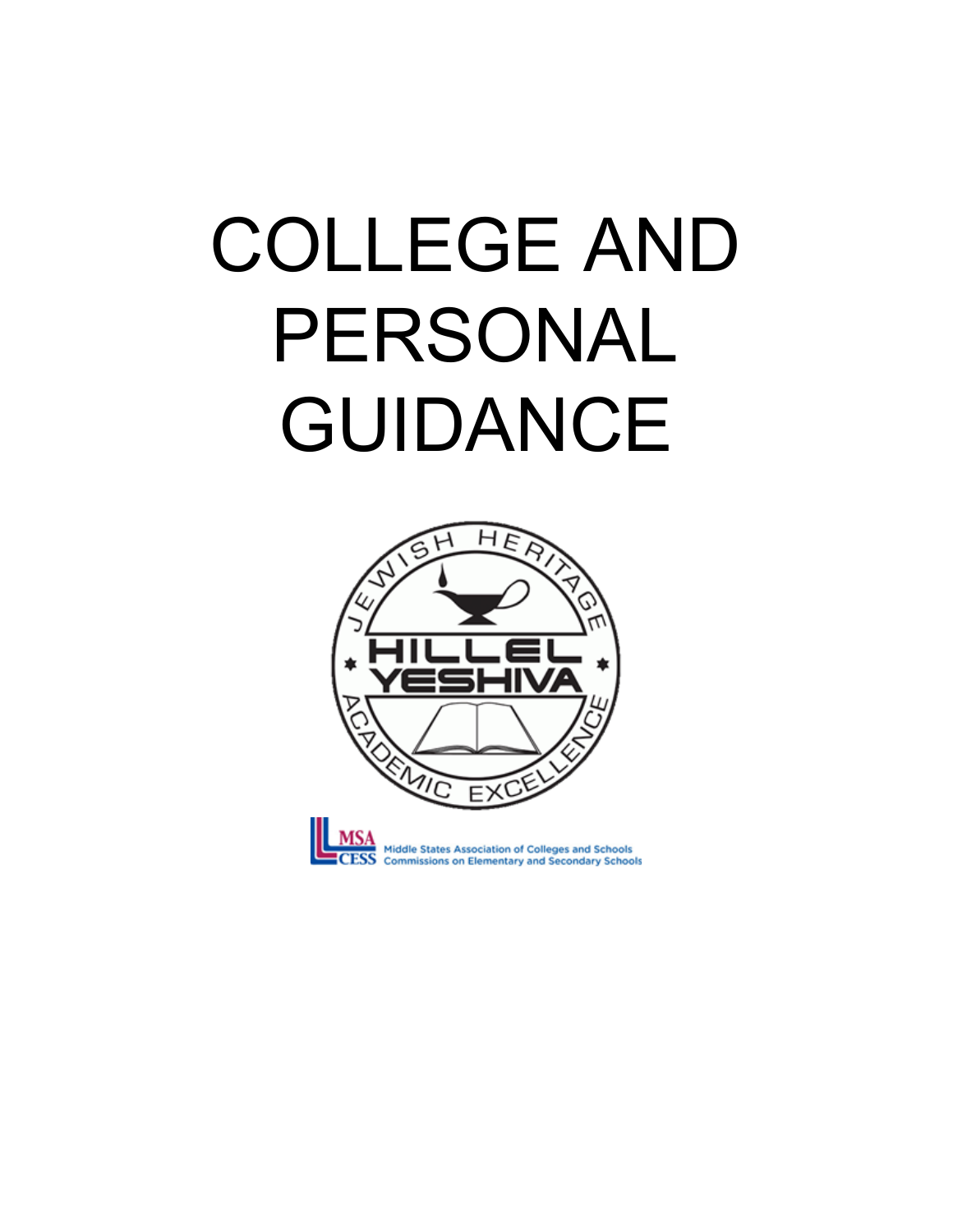# **Hillel Yeshiva High School College and Personal Guidance Descriptions**

## **College Guidance:**

Our college guidance team provides personal guidance throughout the entire college admissions process and meets regularly with parents and students to provide information and support to help students achieve their goals. To advocate effectively for each student, the college guidance team communicates regularly with College Admissions Officers and participates in professional activities at the University level.

Our college guidance team meets with students and parents throughout all four years of high school and makes the goal of attending college a reality for all students from the first day of 9th grade:

- 1. By bringing students to college fairs and college campuses.
- 2. By empowering students and parents with Naviance, Family Connection, a web based program that personalizes the college search process and manages the application process.
- 3. By inviting college admissions representatives to speak to our students at our school.
- 4. By conducting financial aid workshops to help parents better understand the realities of paying for college.
- 5. By helping students with college essay writing workshops and one-on-one assistance in our writing lab.
- 6. By introducing students to the writing section of the SAT in our required writing courses for 9th and 10th grade students.

In addition to meeting with students and parents during all four years, our guidance team monitors every student's grades, performance, extra-curricular activities, placement, and course selection to ensure that each student is set up for success at Hillel Yeshiva and beyond.

# **Israel Guidance:**

Our Israel guidance staff includes an advisor for boys and one for girls. They advise students and parents regarding study options in Israel. Their knowledge of the yeshivot and seminaries and their relationship with our students enable them to guide Hillel seniors toward programs which will optimize personal Torah growth. The Israel guidance staff will offer students advice and direction in the selecting of an appropriate Yeshiva or seminary to maximize the Israel learning experience. In the initial meeting, students and Israel guidance staff will discuss the intellectual, spiritual and emotional objectives for the year in Israel. Subsequent meetings allow for the guidance counselor to help students navigate through the application process.